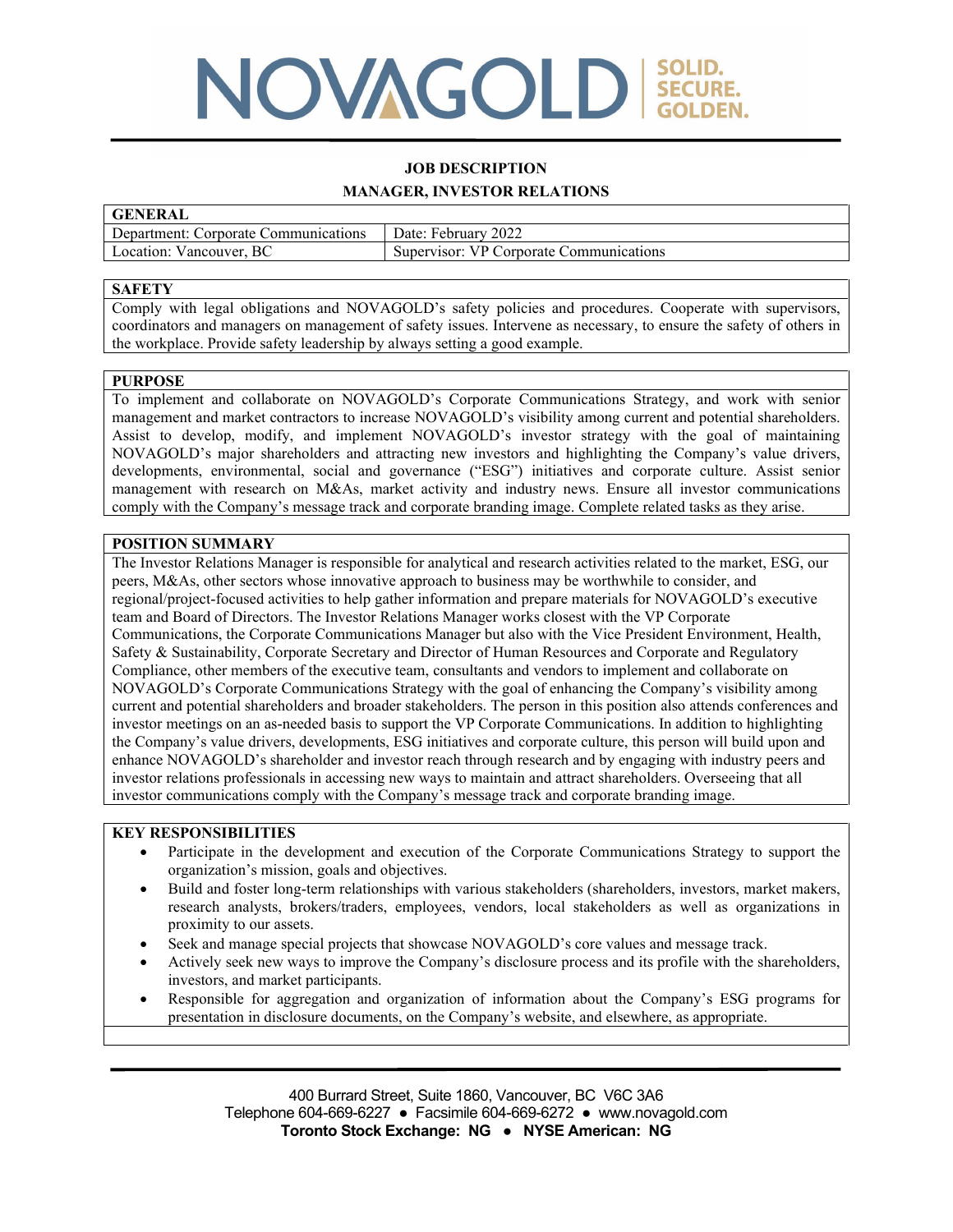- Oversee budget relative to the day-to-day operations of ongoing investor-related activities.
- Supervise all aspects of planning and coordinating logistics of investor conferences, investor and analyst site tours and marketing roadshows.
- Negotiate with vendors for investor-related services to support Corporate Communications department; manage vendor relationships.
- Act as inter-departmental lead or co-lead on projects, as appropriate, within the purview of Corporate Communications but that require contributions from employees from within and outside of the Corporate Communications department.
- Enhance sustainability practices, reporting, and oversight relevant to the stage of development of the Company's projects by ensuring the latest practices and principles are adopted as we advance technical studies and mine planning.

# **INVESTOR RELATIONS**

#### **Shareholder Relations**

- Primary point of contact for retail shareholders; follow up as needed.
- On a quarterly and as-needed basis, draft FAQs and message track.
- Primarily responsible to develop and update the corporate presentation on an ongoing basis.
- Update call log with notes on conversations with shareholders.

#### **Market Intelligence**

- Identify prospective investors using institutional investor CMS, sector research and in-house database.
- Work with Market Surveillance provider to maintain the most current shareholder database possible as per 13F filings. Alert senior management to any significant changes.
- Collaborate with VP Corporate Communications on quarterly Board presentations.
- Monitor web for information on M&A and market activity.
- Monitor overall coverage of NOVAGOLD for market sentiment, respond to media requests and facilitate media interviews.

#### **Marketing/Roadshows**

- Prepare and modify marketing strategy and calendar as needed.
- Prior to meetings create fund summaries including fund/manager profile, holdings, recent activity, NOVAGOLD meeting notes (if applicable).
- Reach out to current and potential shareholders prior to roadshows for meetings by using institutional investor database, sector research and in-house database. Oversee arrangement of group presentations (e.g., luncheon meetings). Work with third-party contractors if needed.
- Prepare roadshow presentation material.
- Update CMS database with notes from each meeting.

# **Conferences**

Manage booth and act as spokesperson at retail investor conferences.

# **Environment, Social, and Governance (ESG)**

- Manage production and distribution of annual ESG summary report.
- Responsible for aggregation and organization of information about the Company's ESG programs.
- Primary contact for ESG data inputs and vendor engagement for third parties including CDP, ISS, Sustainalytics - provide support to file data for deliverables and measurement and set specific targets for ISS, Sustainalytics, CDP and other ESG ratings groups, as appropriate.
- Contribute to the development and updating of ESG policies and procedures.
- Support VP Environment, Health, Safety & Sustainability and Donlin Gold in populating the sustainability reporting data sheet.
- Develop Board and Committee presentation materials in conjunction with VP Environment, Health, Safety & Sustainability
- In conjunction with Sustainability internal team, develop annual company goals and measurement for sustainability
- Track sustainability trends that are impacting the mining sector specifically

# **Other**

- Primary point of contact for sell-side analysts; follow up as needed.
- Serve as co-writer and editor for communication materials including Sustainability Summary, news releases and board materials.